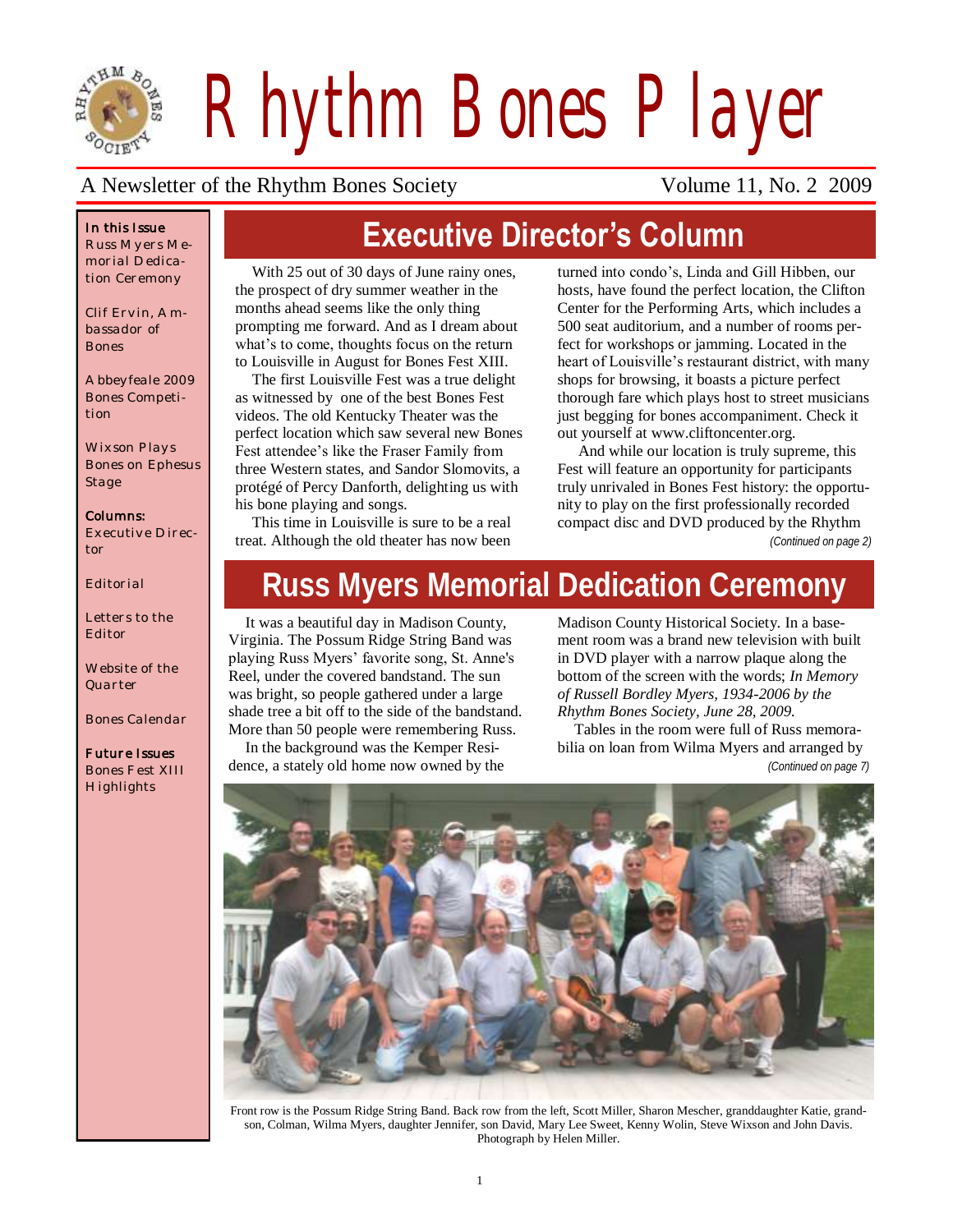## **Editorial**

The Russ Myers Memorial ceremony was a grand event, and it was heartwarming to see so many RBS members help celebrate Russ' life. It is the feature story that begins on Page 1. For more information about Russ, see RBP, Vol 5, No 2. For his obituary and related articles, see Vol 8, No 3.

I share Steve Brown"s excitement about Bones Fest XIII as I have such vivid memories of Gil and Linda Hibben"s Bones Fest VII. I"m back to practicing regularly, and trying to select a song to perform for the *Bones Fest XIII Live* CD/DVD. Wouldn"t it be something if it would catch the public"s eye like, say, the Hula Hoop.

I write about my trip to the Greek Islands and Turkey and my rhythm bones research. Am I the only one who researches rhythm bones on vacations? I challenge you to do the same and report your findings in our newsletter. We still have a lot to learn about our instrument, and who knows when or where one of us might find an important piece of its history.

There is a nice article reprinted from a local newspaper on rhythm bones maker and player, Clif Ervin. I wish that I could have met him.

## **Letter to the Editor**

Hi all, Hope you've all been well! Steve Brown and I had our usual great time at the New England Folk Festival teaching and selling bones. I just finished hosting a small local musicians' tent at the New Bedford Summerfest Folk Festival with my band, the Jethros (with whom I play fiddle and bones). The Jethros released a new album in May, which features two tracks with bones -- one of these can be heard online at http:// www.myspace.com/thejethros (click on the track "Why Not" for bones).

You should also check out Tim Reilly's band at http:// www.myspace.com/ribarnacle -- they also have a new album out, and you can hear Tim's great bones on that web page if you click on the Polkas track.

See you in August! *Boney Jethro*  (a.k.a. Jonathan Danforth)

#### *(Executive Director—Continued from page 1)*

Bones Society. You can be a part of history documented at this fest and preserved for posterity! So book your flight and hotel, August is truly just around the corner.

Gil Hibben invites members to submit idea's for workshops that they would like to lead for this year"s Fest. Workshops will be held during the course of the Fest. Some of the workshops from previous events include beginner workshops, advanced workshops, Scrimshaw and bone making. Submit your idea"s in writing to gil\_hibben@bellsouth.net before July 31<sup>st</sup>. Workshops will be chosen as space allows, and based on appeal to the majority of the attendees.

I would like to take this opportunity to thank Steve Wixson for all of his hard work, not only in the newsletter production, but for the Russ Myers Memorial Project and Memorial Celebration recently held in Virginia. Russ was a corner stone in our organization, and most deserving of this tribute.

In closing I would again like to invite all of the members to participate in what promises to be a ground breaking Bones Fest in Louisville this August. It surely will be a Kentucky Derby of a different kind! *Steve Brown*

## **Website of the Quarter**

**earth.google.com.** This is an amazing website that shows satellite photographs of the world. Some images are higher resolution than others. Put your own address in and see what your house looks like from above.

As for why this website is included in this newsletter, enter 2117 Payne Street, Louisville, KY and view the Clifton Center, the location of Bones Fest XIII. If you zoom out a little, you will see some restaurant symbols. Click on any of them to see the tremendous variety of restaurants.

### **Goon-Bones DVD Update**

Bob Goon searched without success for bones playing video of his dad, Mr. Goon-Bones to add to the DVD. The project is now complete and DVD is being professionally duplicated. See Vol 11, No 1 for details.

#### *Rhythm Bones Player*

Rhythm Bones Society Volume 11, No. 2 Second Quarter 2009 ISSN: 1545-1380

**Editor** Steve Wixson wixson@chattanooga.net

**Executive Director** Stephen Brown Bones@crystal-mtn.com

**Web Site Coordinator** Jonathan Danforth webmaster@rhythmbones.com

**Board of Directors** Steve Brown, Executive Director Everett Cowett Jonathan Danforth Gil Hibben, Assistant Director Mel Mercier Jerry Mescher Steve Wixson, Secretary/Treasurer

 The Rhythm Bones Player is published quarterly by the Rhythm Bones Society. Nonmember subscriptions are \$10 for one year; RBS members receive the Player as part of their dues.

 The Rhythm Bones Player welcomes letters to the Editor and articles on any aspect of bones playing. All material submitted for consideration is subject to editing and condensation.

Rhythm Bones Central web site: rhythmbones.com

## **Bones Calendar**

Check out the Calendar on the rhythmbones.com website. **Bones Fest XIII.** August 28-30, 2009, Louisville, KY. More information and Registration form is in this issue. **NTCMA and Bones Contest**. August 31-September 6, 2009. The festival begins right after BFXIII. The bones contest is on the following weekend.



Turkish Kashik or spoons played like castanets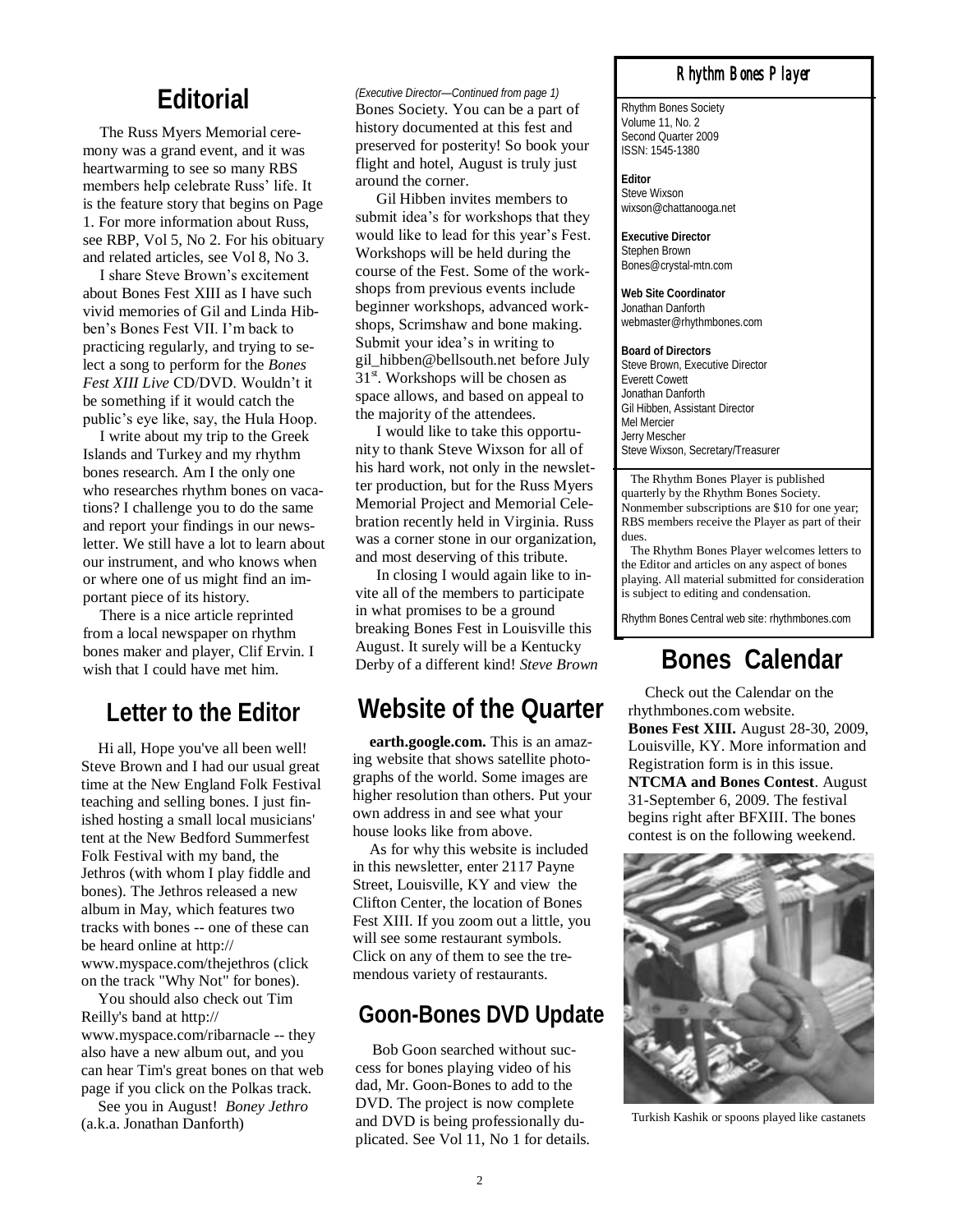## **Abbeyfeale 2009 Bones Competition**

The bones competition in Abbeyfeale is amazing. The women of the committee are some of the hardest working, most welcoming people I have ever met. There were plenty of sessions to play in to get warmed up for the competition and the level of musicianship was very high.

Despite the turn in the weather, people filled the square for the competition. They were enthusiastic and cheered loudly for the players. Rob Coppard and I were the only 2 handed players. The committee arranged for a banjo and box player to accompany the players, and 1 competitor brought his own band. We each played 2 sets.

It was marvelous to hear all of the different styles and interpretations of the music. The adjudicator, Tommy Hayes, gave feedback to each of the bones players before he announced the winners.

Consider the trip - it is well worth the experience. I have video of my playing. If you are curious, contact me. *A. Lakin* <a\_lakin@yahoo.com>

## **Wixson Plays Bones in Ephesus Theatre**

My wife, Janet, and I took advantage of recent discounts and booked a cruise in the Greek Islands and Turkey. Since rhythm bones passed through this area many years ago, my secondary purpose, other than having fun, is to research rhythm bones which translates to visiting museums and historical sites, finding someone who speaks even a small amount of English, demonstrating rhythm bones, and asking if they know the instrument or someone who might know it. Most of the time this results in failure, but occasionally there is a connection.

In Istanbul, I discovered they play Kashik which are spoons played in a castanet style shown in the photograph on Page 2. I found a CD titled *Turkish Folklore Music* that has many great examples of this style. I"ll bring it to Bones Fest XIII.

Ephesus, also in Turkey, was one of my highlights. Restoration of this ancient city has been underway for many years and there is much to see, and the library and theatre were the most impressive. I had to take the theatre stage and play rhythm bones to a large collection of appreciative tourists. See the photograph below.

I assume rhythm bones were played here a few thousands of years ago, and I wondered if I was the first to play them in modern times—or has someone beat me to it.

While I found no other bones being played or anyone who had ever heard of such an instrument, I did return with the names of three academics who I will correspond with and will report if I learn anything. *Steve Wixson*.

## **Bones Fest XIII Update**

The Bones Fest XIII Registration Form is included in this newsletter, and it has preliminary program and hotel information.

Due to the difficulty of securing permission to use CDs as backup for the BFXIII Live CD and DVD recordings, we have obtained permission to use CDs from the following bands; Possum Ridge String Band (Russ Myers), Liza >>>>> and Razamatazz (BFXII) and Dave Reiner (BFV). If you have a friend or contact that would give us permission

# Bones Fest XIII **Louisville, KY**

Gil & Linda Hibben, Hosts

#### **August 28-30, 2009**

**Clifton Center www.cliftoncenter.org/about/**

#### **Registration Form and Hotel Information in this Newsletter**

#### **Special Event**

Professional recording of The Fest with the Intent of producing a commercial Bones Fest Live CD & DVD

to use their CD, please let Steve Wixson know so he can share this information with other attendees.

Please note that performances selected for the CD and DVD will be based on musicality and not raw rhythm bones skill. If you want to practice before the Fest, order one of the CDs. This is one way to say thanks to the people who are letting us use their recordings. Ordering information is on the Registration Form.

For those performing to live music, there will be some practice time.



Steve Wixson playing rhythm bones in the theatre of the ancient city of Ephesus in Turkey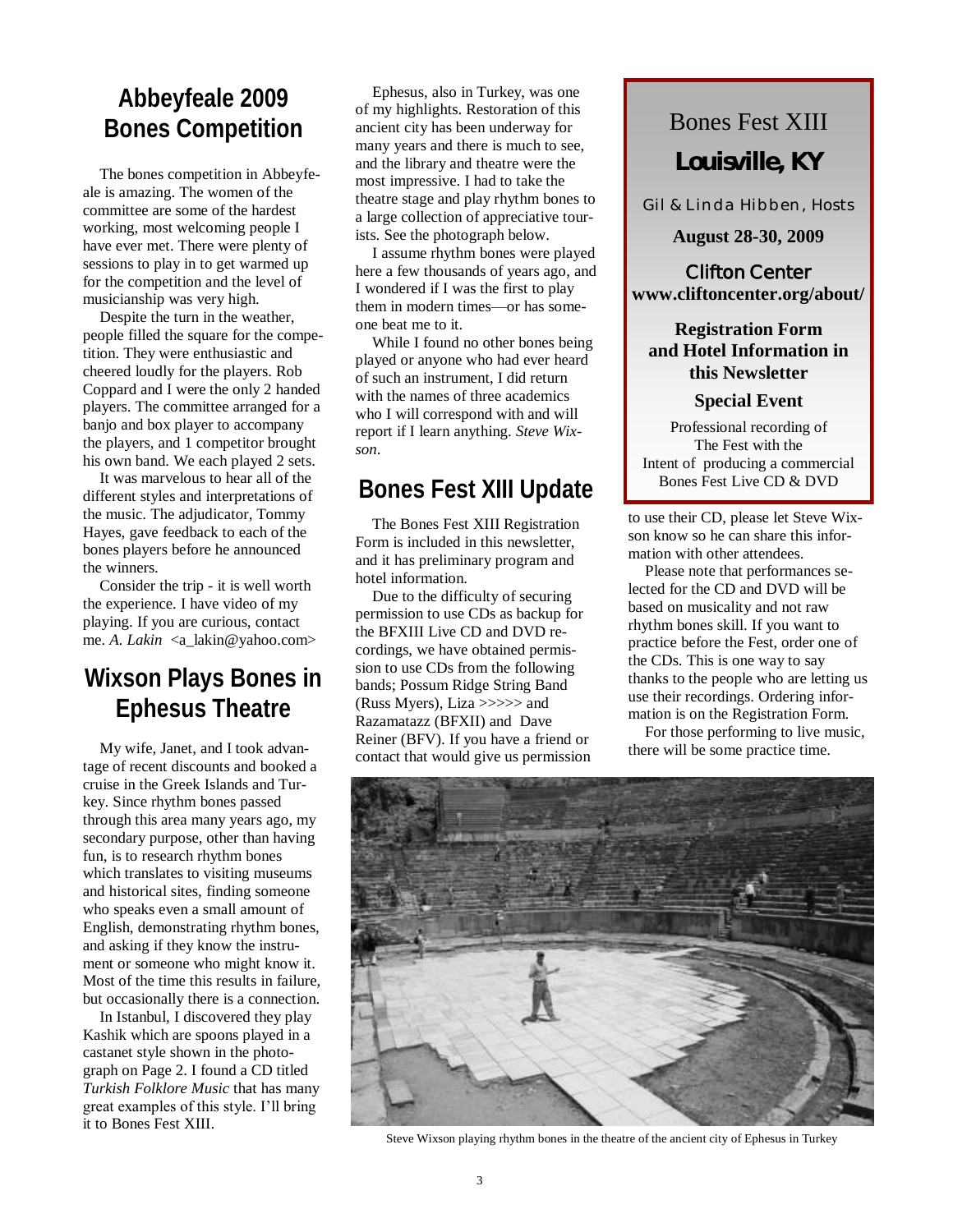## **Photographs from the Russ Myers Memorial Ceremony**



We were in the heart of the Blue Ridge Mountains.



The Kemper Residence, attendees gathered under a shade tree and the bandstand with the Possum Ridge String Band and rhythm bones players



Wilma Myers, standing by the red car and many friends and neighbors who attended the Memorial celebration. She is looking at her son, David.



Sharon Mescher on the left shooting photographs of the ceremony. Other photographs on Pages 4 & 5 were taken by Helen Miller and Frank Sweet.



Steve Wixson presenting the Russ Myers Memorial Video to Penn Bowers, Vice-President of the Madison Country Historical Society.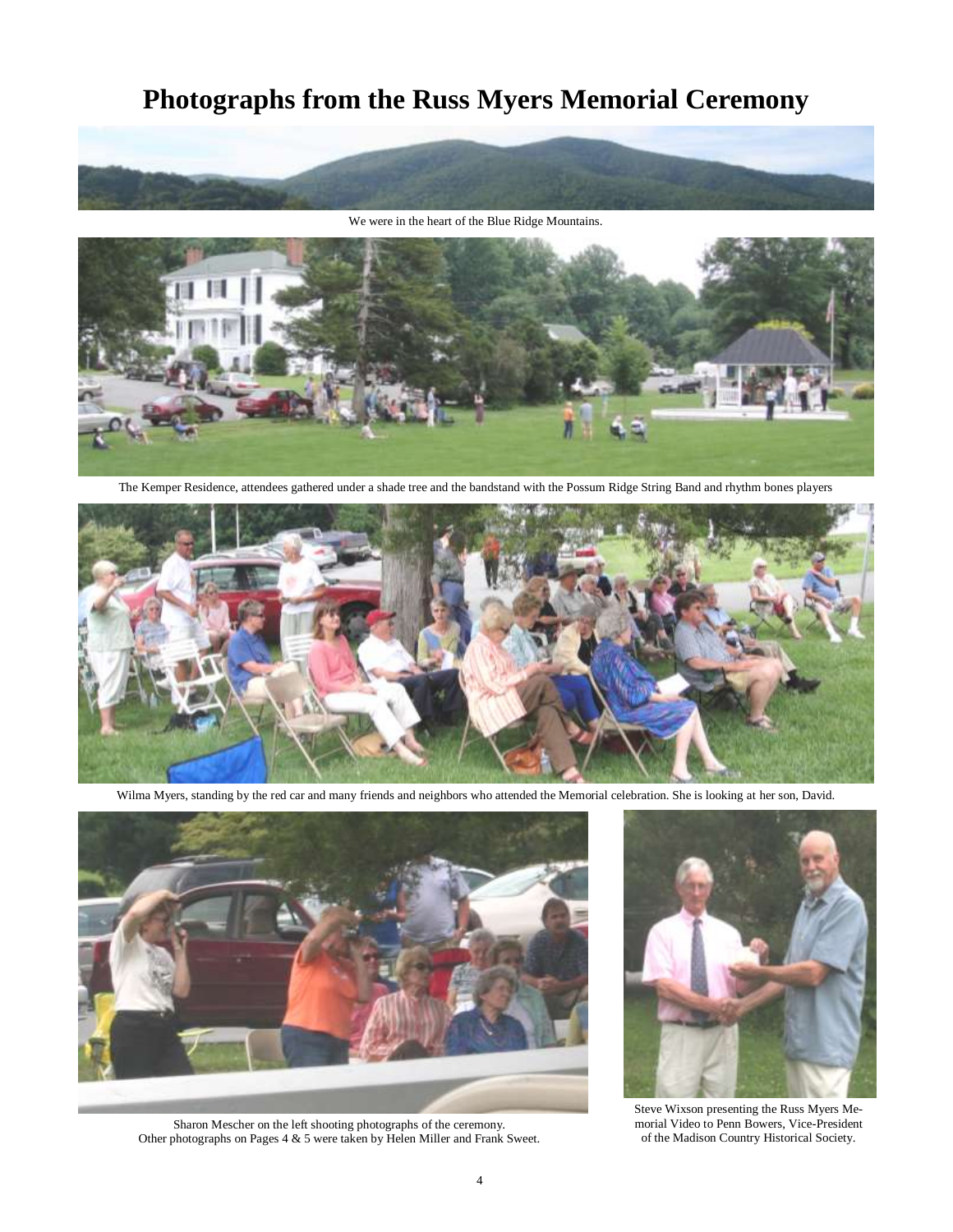

John Davis (left) and Kenny Wolin jam with the Possum Ridge String Band after the ceremony.



Playing with the band as a musical tribute to Russ from left Kenny Wolin, Mary Lee Sweet, Scott Miller, Steve Wixson, Russ and Wilma"s daughter Jennifer, Sharon Mescher and John Davis



Russ and Wilma's son, David, playing bones Scott Millers during his tribute to Russ Some of Russ' memorabilia on display





Peter Bramley from the band. Peter works for Crutchfield Electronics and helped us buy the memorial television/DVD player.



Mary Lee Sweet during her tribute to Russ

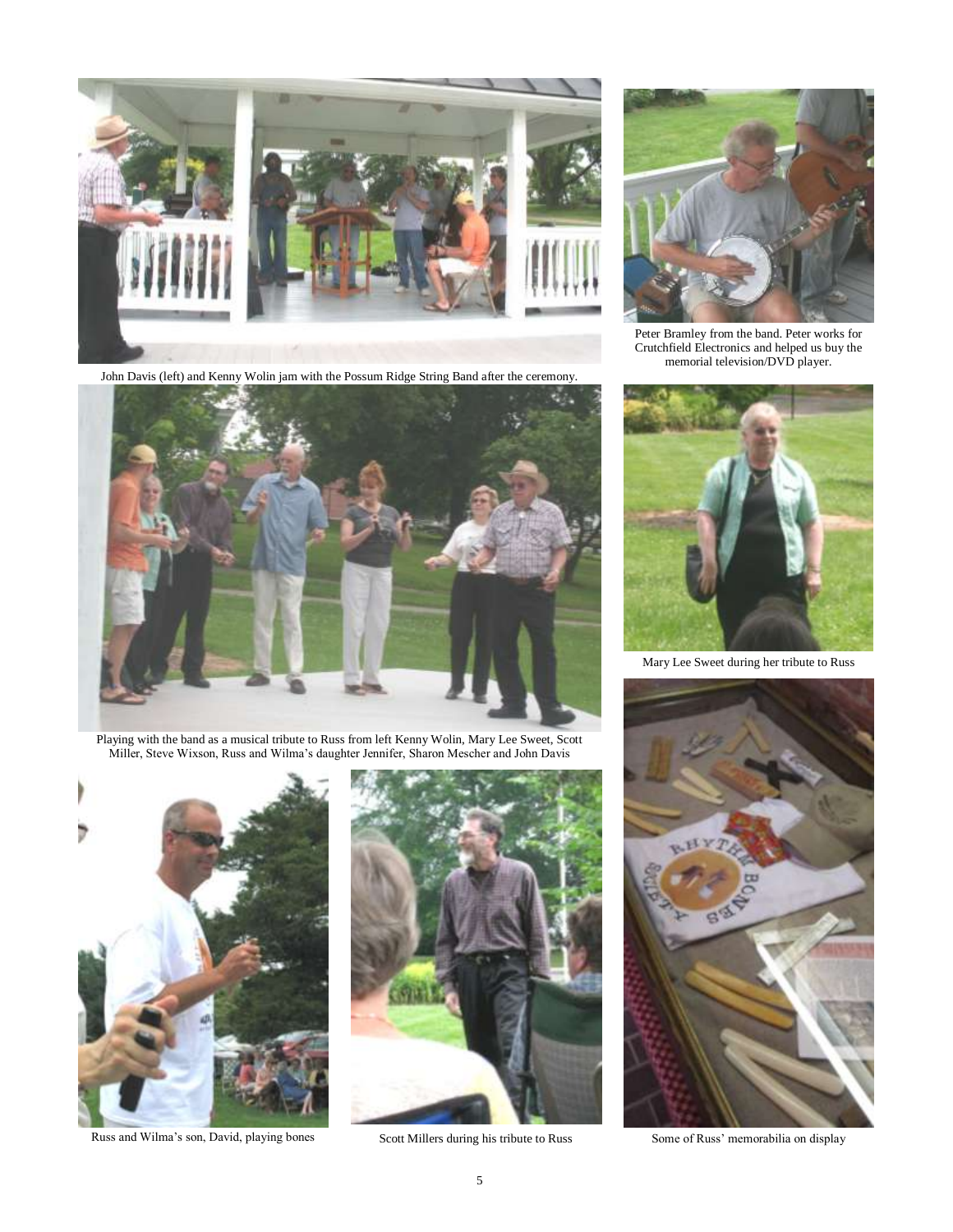## **Clif Ervin Ambassador of the Bones**

[In the Vol 10, No 4 issue of the newsletter, Scott Miller reported on the death of rhythm bones player and bone maker, Clif Ervin. I wanted to know more about him and contacted his widow who sent this article from Seattle Times, Snohomish County Edition,. November 27, 2002, along with some of Clif's memorabilia.]

The 71-year-old Ervin, of Everett, sometimes plays wooden African drums to attract customers to his Knots and Things booth. But his treasured instruments are the bones — flat sticks made from golden wood that sound like castanets when struck together.

"Every country in the world has a clapping instrument, and bones are probably the oldest," Ervin said.

When Ervin was a young boy in the East Texas town of Tyler, local blues musicians noticed he kept a good rhythm with just a pair of sticks. So they taught him how to play with ordinary objects such as spoons and animal bones.

Ervin found his first pair of cow bones in a neighbor's pasture. Later he made pairs by boiling the meat off rib bones, then cleaning out the marrow with a clothes hanger. The oil from his hand would polish the bones to a fine sheen.

Most pairs of musical bones originally actual bones but now often made of wood — are 5 to 7 inches long and vary in width. Thin bones have a snappy sound, Ervin said, and thicker pairs sound more "mellow."

Ervin explained how playing the bones works: The player holds one bone tightly between the index and middle finger. That piece is held in place and struck rapidly with the second bone, which is held loosely between the little and ring fingers.

"It's all in the wrist," Ervin said as he raked his hand back and forth. "Your hand is the resonator. By moving the bones up and down, you get a different sound."

Ervin likes to move around as he

plays, tapping out a rhythm with his feet for his hands to follow.

"Whatever your hands are doing, your feet have to keep the beat," he said.

Nowadays, Ervin said he prefers carving bones out of teak or rosewood. He used to own a craft shop on Broadway called Knots and Things, but since 1997 he has made the instruments at his house. He sells them for \$22.50 a pair.

One of his customers is Artis the Spoonman, a Seattle street musician made famous by the grunge band Soundgarden's Grammy-winning song "Spoonman."

The two met at an informal jam session at the Northwest Folklife Festival in Seattle, and soon after, Artis bought a pair of Ervin's bones carved from a tropical monkey-puzzle tree.

"His quality is top of the line," Artis said. "I tell people about him almost every show."

Ervin has always seen himself as more artist than performer. He was a graphic artist for the Air Force during the Korean War and studied fine art at Clark College in Vancouver, Wash. But over the years his interest has changed from painting to woodworking.

"We're blessed with so much wood in this part of the country, it's easy for an artist to become a carver," Ervin said.

It helped that he had access to lots of free wood while working at a Weyerhaeuser sawmill. As he finished wooden boards in a planer, he fell in love with the different colors and textures of the planks. When his coworkers went outside for smoke breaks, Ervin carved on leftover knots and wood clippings that he'd picked off the mill floor.

He sold his first polished knot for \$1 at the Evergreen State Fair in Monroe in 1975. As his skill with carving knives increased, he began to whittle faces, then key chains, canes and finally wooden apples complete with polished seeds.

But many customers asked Ervin where they could find bones after hearing him play, so in 1980, he began carving bones for sale. He remains among the few vendors selling the instruments at local craft shows and music festivals.

Ervin marks his wooden bones with a "V" pattern that he copied from a design he saw in a pre-Civil War painting of a bones player.

Ervin remembers when bone players were a regular part of Southern folk music, performing alongside banjo pickers and guitarists. Because his son, Eric Ervin, loves to play the banjo, the two are making a recording for family and friends.

Eric Ervin said his father is glad to share his experiences with younger people, though he doesn't want to be known as a folk musician.

For the past seven years, Ervin has performed for students at Lakewood Elementary School during its cultural fair in January.

Dave Duzan, a teacher at Lakewood, said that what's most impressive about Ervin is the patience with which he works with young musicians.

During last summer's Blues and Heritage Festival in Port Townsend, Ervin originally had planned to attend only a country-blues workshop.

In the end, he played the bones with the Ethel Caffie-Austin singers, a gospel group from West Virginia.

The Centrum Arts and Education program, which hosts the festival every August, may invite Ervin to be a blues instructor after a number of festival goers commented on his performance.

"There's a lot of interest in old country blues because people want to be personally connected to the music," Centrum spokesman Keven Elliff said.

Bone playing is part of what Elliff classified as old Southern blues, which fell out of favor in the 1950s as the Chicago blues emphasized electric guitars. The bones can be heard in the background of the Harlem Globetrotters' theme song, "Sweet Georgia Brown."

"Clif is taking the relics of past life and using them in a new way," he said. *John DeWeese* Used with permission.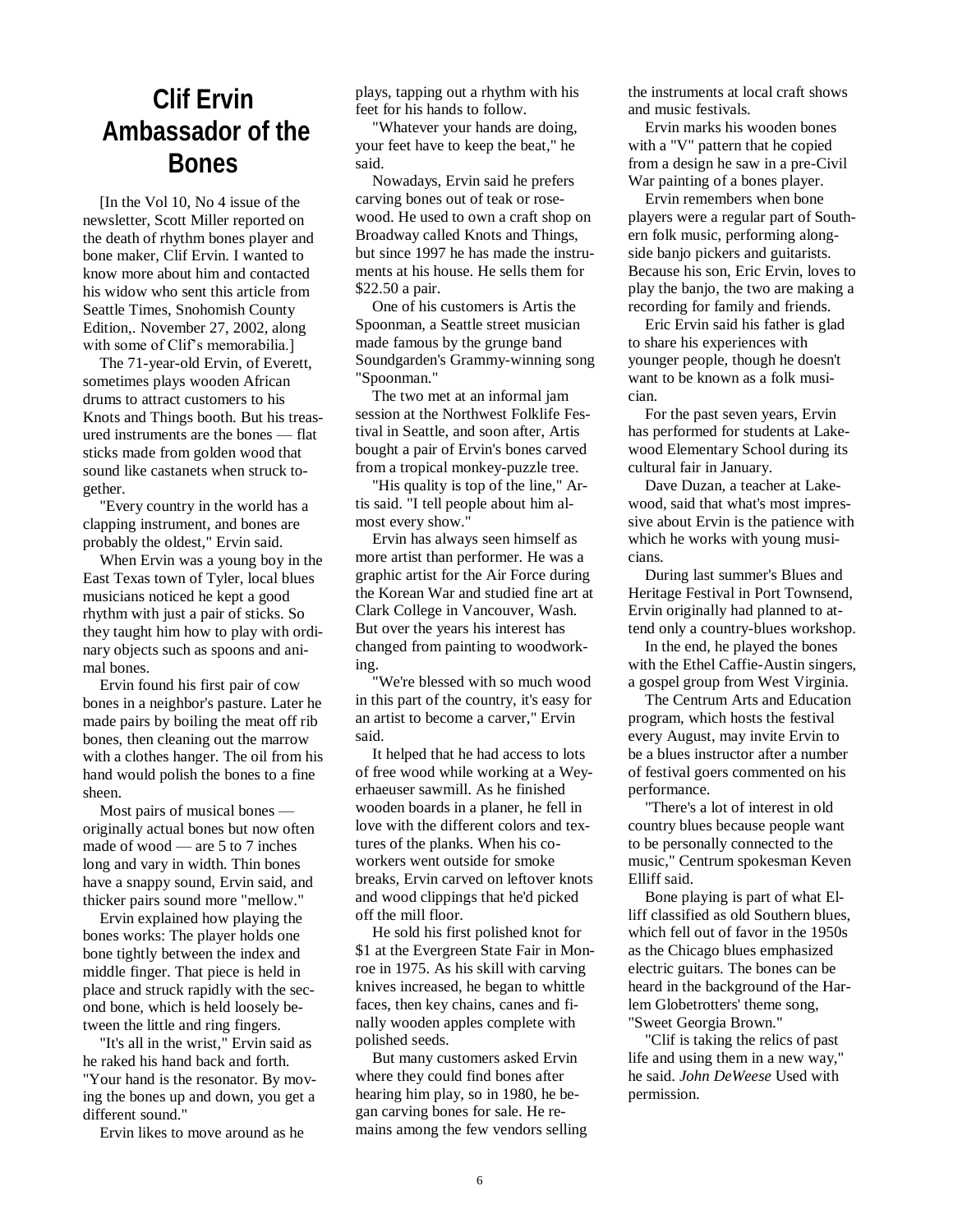the Madison County Historical Society. In an adjoining room, ladies from Wilma"s church, the Madison Presbyterian Church, were setting out finger food for after the ceremony.

At the appointed hour of 2:00 PM, Penn Bowers, Vice-President of the Madison County Historical Society, welcomed everyone. In the audience were Wilma, her son, David, daughter, Jennifer, grandson, Colman, and granddaughter, Katie. RBS members included Sharon Mescher from Iowa, Scott and Helen Miller from St. Louis, Mary Lee and Frank Sweet from Florida and me, Steve Wixson, from Tennessee. Virginians attending were Kenny Wolin from the DC area and John and Sarah Davis from close-by New Canton.

Penn introduced me and I said the following (as best as I can remember.)

"Welcome also from the Rhythm Bones Society and our members present and thanks for helping us remember Russell Bordley Myers, a rhythm bones virtuoso.

"Rhythm bones are among the oldest of musical instruments, most likely prehistoric. Early artifacts have been found in China and Mesopotamia. They had a thousand year run in Egypt, then moved to Greece and Rome. We know they were in England as Shakespeare has Bottom to say in *A Mid Summer's Night Dream,* "I have a rather good ear in music. Let us have the tongs and bones." They came to the States and were one of four instruments that started the almost 100 year Minstrel Music era with Mr Bones playing the rhythm bones, Mr Tambo playing the tambourine and fiddle and banjo. The Irish get credit for keeping rhythm bones alive for the past several decades. They play one handed while others play two handed as did Russ.

"The concept for this memorial began soon after Russ' funeral. A few members attended the funeral and were given a copy of the Possum Ridge String Band"s CD *On The Road Again* that features Russ playing rhythm bones and telling stories. This was such a great way to remember Russ that other members wanted a copy. We asked the Band if we could

*(Russ Myers Memorial Continued from page 1)* have copies, and they said yes asking only that members make a donation of any size for a yet to be determined memorial of Wilma"s choosing. Members responded and almost \$450 was donated.

> "The RBS Board mulled over the donations, and the idea gelled that we make a video from all of the photographs and video from our annual Bones Fests (or Festivals). We contacted Wilma and she liked the idea. She introduced us to the Madison Country Historical Society, and while they liked the idea they did not have a way to play the video. Well, it turned out that there were enough donations for a TV with a built in DVD player. Peter Bramley from the band has electronics contacts and helped us get the best TV for the monies available.

> "The *Russ Myers Memorial Video*  will be on display in the Kemper Residence after this ceremony and at your leisure you can view it. Later it will be at the Madison County Historical Society building for public viewing.

> "I am the video editor and let me tell you about our great Irish narrator. The Chieftains are one of Ireland"s national treasures and have been performing together for over a quarter of a century. If you like Irish music, I"m sure you"ve heard of them. Their first rhythm bones and bodhrán (the Irish drum) player was Peadar Mercier who with his contemporaries get credit for reviving rhythm bones and bodhrán in Irish music.

> "His son, Mel, is also a great rhythm bones and bodhrán and has performed all over the world. Mel came to the states to work on his doctorate, and eventually selected rhythm bones for this PhD thesis. His research led him to Russ and they met and became friends. Mel and later Mel and his wife visited Russ and Wilma in their home where Mel interviewed Russ for hours and hours. Mel without hesitation volunteered to narrate the video and you will love his wonderful Irish accent.

"The video opens with Russ playing at Bones Fest V. This is followed by early details of his life and marriage to Wilma. His rhythm bones accomplishments are followed by one of his best bones stories from the previously mentioned CD about people right here in Madison County.

"The Rhythm Bones Society was formed on the back porch of Russ and Wilma"s home and the video highlights this and shows Russ' great knowledge the history of rhythm bones. Russ was one of the few people who could change the pitch of his rhythm bones without changing the position of the bones in his hands. The video shows him sharing this "secret" with other bones players. There are more clips of Russ performing at Bones Fests.

"There is another track from the previously mentioned CD of Russ playing with the Band. There are photograph from Bones Fest X, his last Bones Fest. In one photograph, Russ is in the center of almost 100 of his rhythm bones family. The video ends with the memorial garden Wilma made in the backyard of her home.

"Mel Mercier"s closing remarks from the video are a great tribute to Russ. "For those in the Rhythm Bones community and the many others blessed by the gift of his laughter and music, Russ Myers was a pure joy. His memory is cherished by many and his spirit and his music live on."

"We of the Rhythm Bones Society are happy we can contribute to this memory with the *Russ Myers Memorial Video*. We will add this video to our rhythmbones.com website, and it will be there for many years to come."

At that point I introduced several members who added their tribute to Russ. Kenny Wolin made some personal comments and finished with the story of how Russ became the first and maybe only rhythm bones player in an ROTC band. Sharon Mescher, who was raised in Virginia and just knew that Russ was a Baptist, told how she did not believe him when he said he was Catholic. They attended Mass together at future Bones Fests. Scott Miller at his first Bones Fest performed on stage with his two young children. Later when he met Russ, who had performed right after him, Russ told him seriously and jokingly, "Don"t you know how hard it is to perform after children." They became friends. Mary Lee Sweet re-

*(Continued on page 8)*